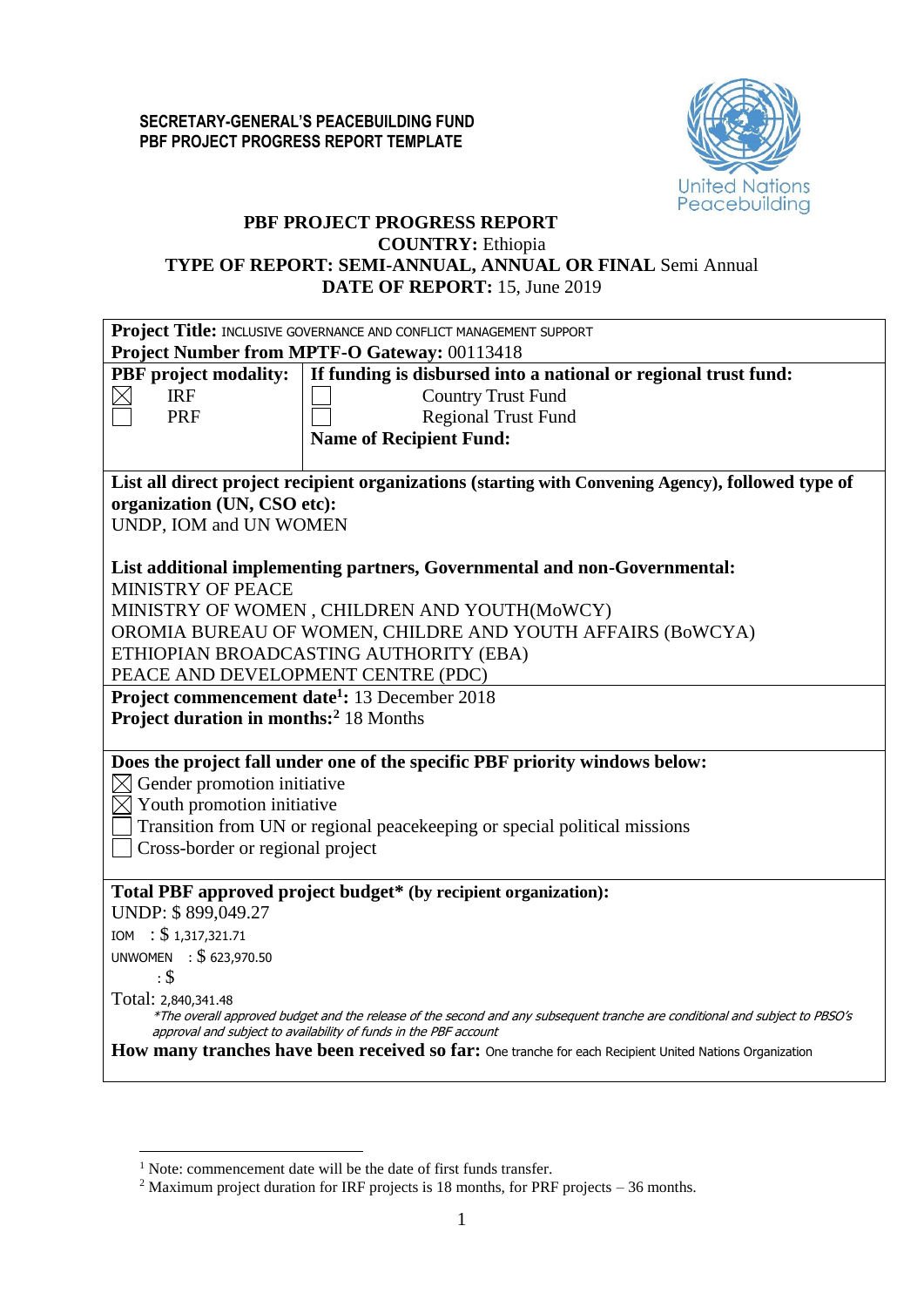## **Report preparation:**

Project report prepared by: Etagegnehu Getachew & Fisseha Mekonnen Project report approved by: Shimeles Assefa Did PBF Secretariat clear the report: No Any comments from PBF Secretariat on the report: No Has the project undertaken any evaluation exercises? Please specify and attach: No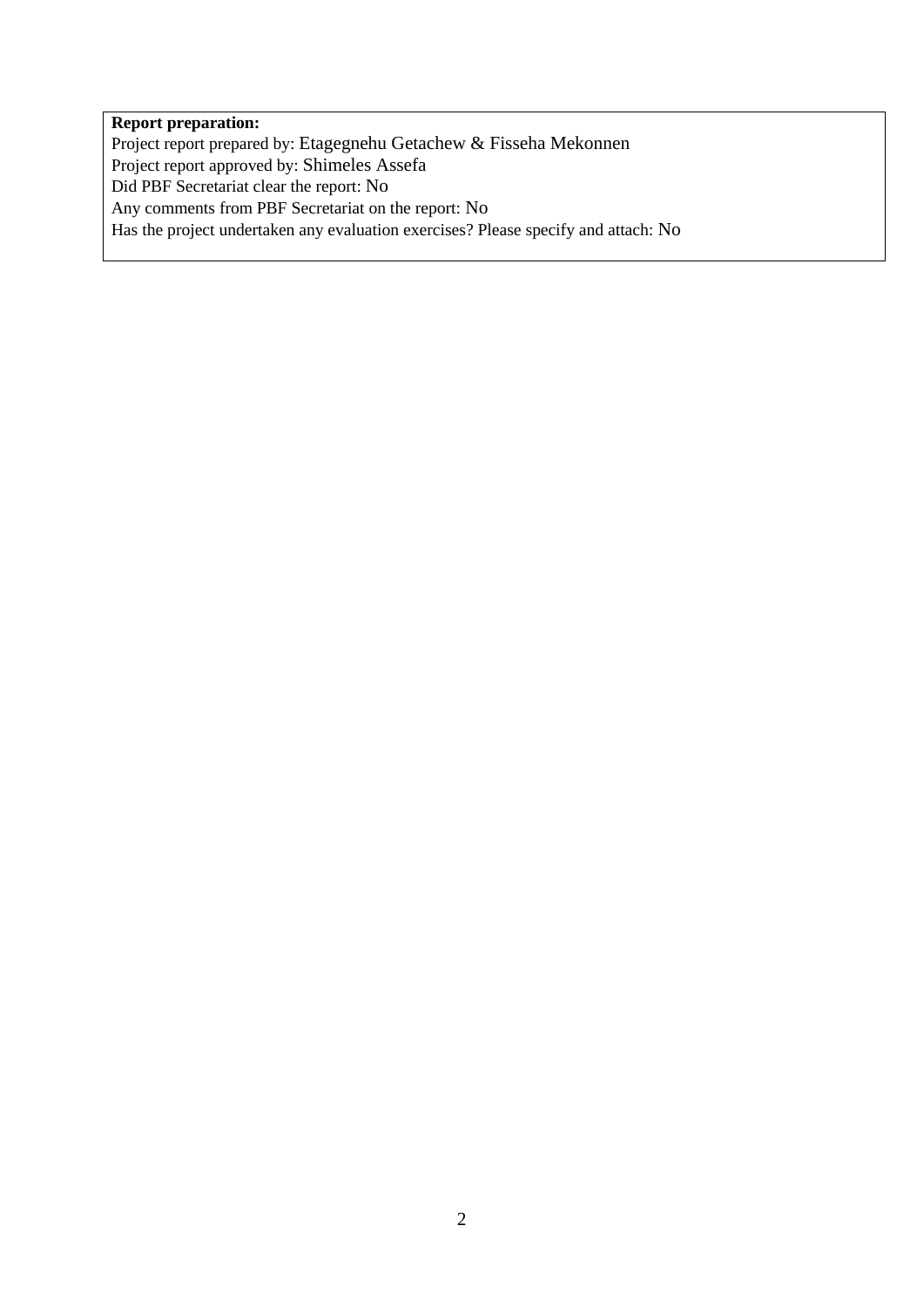#### *NOTES FOR COMPLETING THE REPORT:*

- *Avoid acronyms and UN jargon, use general / common language.*
- *Be as concrete as possible. Avoid theoretical, vague or conceptual discourse.*
- *Ensure the analysis and project progress assessment is gender and age sensitive.*

#### **PART 1: RESULTS PROGRESS**

#### **1.1 Overall project progress to date**

Briefly explain the **status of the project** in terms of its implementation cycle, including whether all preliminary/preparatory activities have been completed (1500 character limit):

- The PBF preparatory activities finalized:
- Project launch event was conducted in the presence of respective dignitaries of the Ethiopian Government the UN ;
- Steering and Technical Committees established and became functional;
- PBF Project Coordinator, four Peace Building Officers who will be responsible for federal and regional activities joined the PBF Team;
- A high-level retreat that deliberated on the new and extended mandates of the Ministry of Peace organized;
- A Roadmap was developed to advance national peace building strategy
- A training for public and private journalists was organized;
- Durable solutions and realistic recommendations as part of a joint action plan was developed and agreed to implement through the PBF project support;
- State of the art Peace Education Manual produced by UNESCO for the purpose of teacher training reviewed and contextualized to the Ethiopian context.
- Customary conflict management institutions of Oromia Region were mapped

### Considering the project's implementation cycle, please **rate this project's overall progress towards results to date**:

on track

In a few sentences, summarize **what is unique/ innovative/ interesting** about what this project is trying/ has tried to achieve or its approach (rather than listing activity progress) (1500 character limit).

The project's bottom up and inclusive approach allows partners to engage grassroot level women leaders, university students, IDPs and local government who have been primarily affected by the ongoing unrest and instability. National and regional level stakeholders including the senior leadership, and the media makes the project an outlet to channel resources and technical capacities where these resources are scant. Gender sensitive and participatory peace building and governance components of the project brands particularity of the project.

An innovative aspect of the project is the operationalization of a peace education manual for practitioners through the contextualization and translation of this manual into Amharic, Oromiffa and Somali. This manual was developed by UNESCO to build capacity of teachers in peacebuilding through transformative pedagogy; now it has been revised, engendered and broadened to serve as a training material and practical resource for community leaders, youth, women and other social groups engaged in peace efforts. Adopting the education manual is also a unique approach given its contribution to tap into the specialized technical expertise of the agency in applying an interactive and transformative pedagogy in reaching large community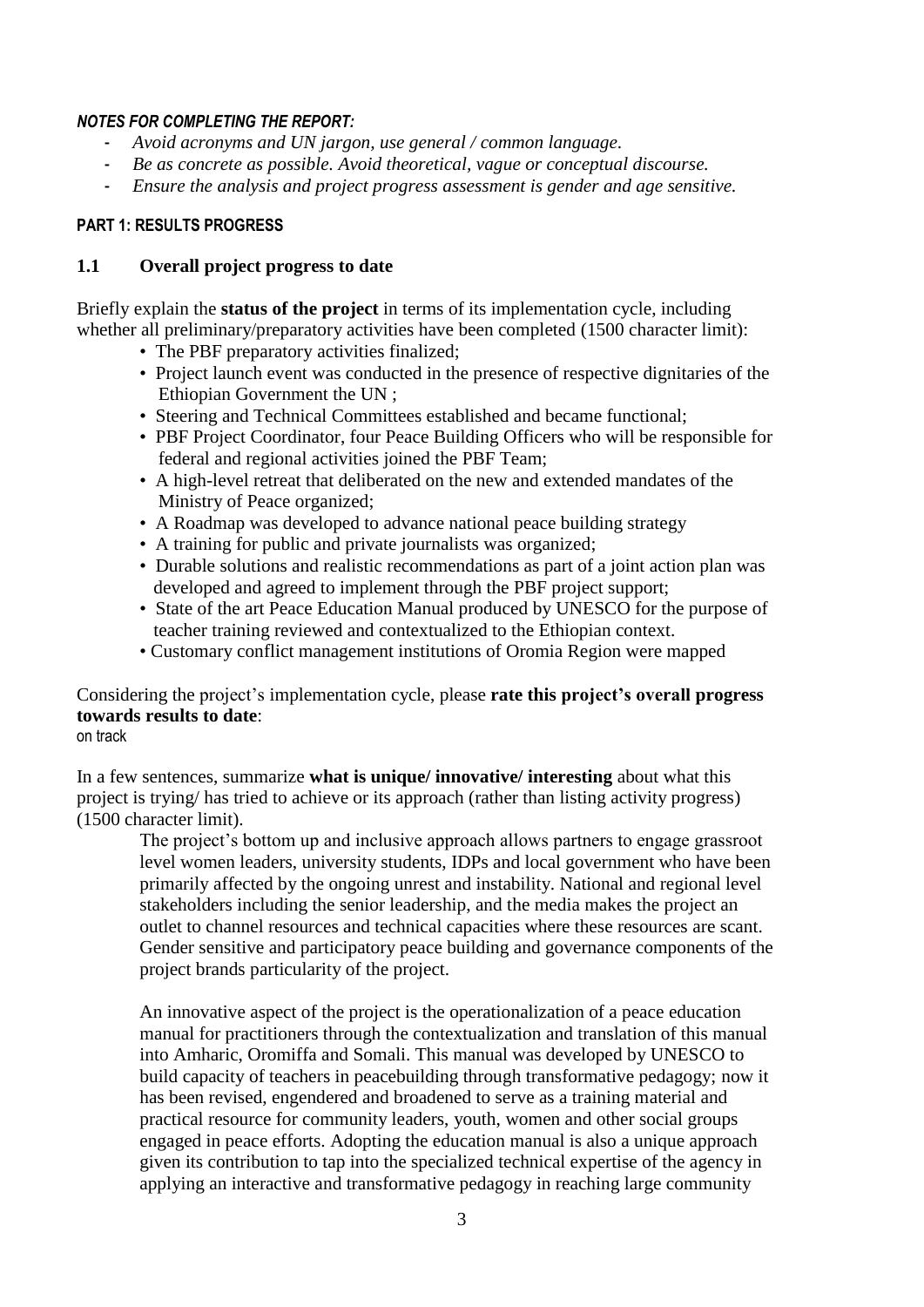with tailored peace education. It is well perceived by stakeholders as an added value in saving costs that would have been incurred if a new manual was developed.This approach could be capitalized for similar project

In a few sentences summarize **major project peacebuilding progress/results** (with evidence), which PBSO can use in public communications to highlight the project (1500 character limit): The PBF preparatory activities begun with a project launch event conducted in the presence of respective dignitaries of the Ethiopian Government and the UN. The event was a strategic opportunity where coherence and integration of the project clarified and linked to the Term of Reference of the Steering and Technical Committees. To expedite project implementation, a Project Coordinator, four Peace Building Officers joined the PBF Team.

A high-level retreat aiming at reflecting and clarifying the new mandates of the Ministry of Peace helped to strategically align mandates and institutional arrangements. Specifically, a Roadmap was developed to advance national peace building strategy that will be based on a national conflict assessment, an opening chapter of a national exercise. The outcome of the assessment will inform the design of a possible larger peacebuilding project and to strengthening the national peace architecture.

A training for 36 and private journalists (11 Female, 25 Male) was organized on gender sensitive conflict reporting and peace journalism. Role of media in deconstruction of gender stereotypes, gender sensitive reporting, ethical guidelines and principles were among the topics covered. Durable solutions and realistic recommendations as part of the action plan was developed and agreed to implement through the project support. An independent consultant was hired to review and contextualize Peace Education Manual produced by UNESCO.

In a few sentences, explain how the project has made **real human impact**, that is, how did it affect the lives of any people in the country – where possible, use direct quotes that PBSO can use in public communications to highlight the project (1500 character limit):

The high-level retreat organized for the Ministry of Peace was regarded as instrumental and effective way of informing the re-establishment of the Ministry as peacebuilding organ of the country. Participants from the Ministry confirmed that it was the first time that space was created for the new Ministry to reflect on its objectives and mission. During the retreat senior and middle level leadership interacted and get clarity on mandates of the Ministry which ranges from ensuring peace, stability and promotion of social cohesion to managing diversity. Further, the discussion helped them to see challenges to deliver their mandates and strategies and further suggested that similar events should be organized in regions so as to align the peace building and national security efforts at all levels.

The training on responsive conflict reporting and peace journalism was successfully delivered expecte to enhance capacity of journalists to shape narratives and reporting on issues which impact the lives of persons in conflict situations. Participants of the training confirmed the exposure as exceptional as it stirred discussion on gender responsive conflict reporting and peace journalism among journalists from public and private media houses. A journalist from Ethiopian Broadcasting Corporation for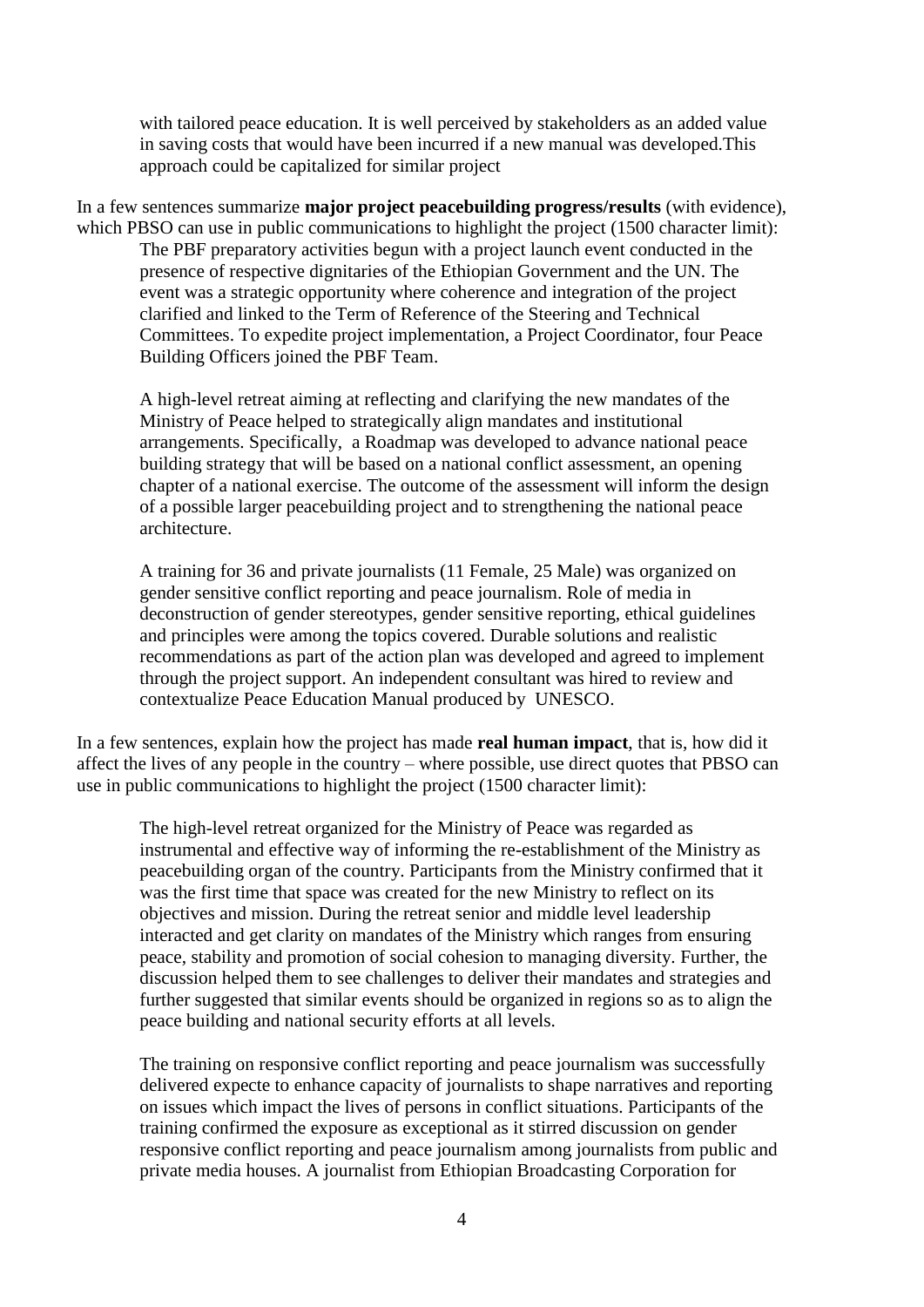instance, reported to have organized a radio talk on conflict sensitive reporting in Ethiopia. Other journalists have also expressed their plan to do the same in a gender sensetive manner

If the project progress assessment is **on-track**, please explain what the key **challenges** (if any) have been and which measures were taken to address them (1500 character limit).

The establishment of the Ministry of Peace as new government entity coupled with the huge restructuring and reshuffling process in other executive branches of government were the main challenges of the project. The shuffling of staff in Minstry of Peace, the long negotiation process with Ethiopian Broadcasting Authority and Oromia Bureaus of Women and Children Affairs have been hindering consistent communication for the project. Creating partnership and entering in to agreement was also a lengthy process, creating procedural delays. To overcome these challenges, continuous technical support and assignment of an official focal point at the Ministry were implemented.

The limited number of Civil Society Organizations working in peacebuilding and conflict prevention is another challenge. Currently, with the ongoing reform in the country, the Charities and Societies law is amended. Thus, more non-state actors are expected to flourish with more conducive environment to work in the area.

Continued conflicts in various parts of the country means that security situation is not conducive to engage regional stakeholders and accelerate implementation. The project areas were in turmoil until recently which limited the access to ensure ownership with the localities. A round of discussion with the Ministry of Peace and regional counterparts was conducted to that effect. Given security improvements, the regional launching and activities will be implemented in the quarter three.

If the assessment is **off-track**, please list main reasons/ **challenges** and explain what impact this has had/will have on project duration or strategy and what **measures** have been taken/ will be taken to address the challenges/ rectify project progress (1500 character limit):

Please attach as a separate document(s) any materials highlighting or providing more evidence for project progress (for example: publications, photos, videos, monitoring reports, evaluation reports etc.). List below what has been attached to the report, including purpose and audience.

-Twitter link for Gender Responsive Conflict Reporting and Peace Journalism training https://twitter.com/unwomenafrica/status/1126031109098299392?s=19 for the general public

-Workshop Report of Gender Responsive Conflict Reporting and Peace Journalism training for internal use and to input project reporting

-Article on the project launch UNDP website on the project launch for the general public and the donor community

https://www.et.undp.org/content/ethiopia/en/home/presscenter/articles/2019/01/03/inc lusive-governance-and-conflict-management-support-project-lau.html

-Report of the high-level Strategic Retreat of the Ministry of Peace the high officials of the ministry and to input project reporting

-Photos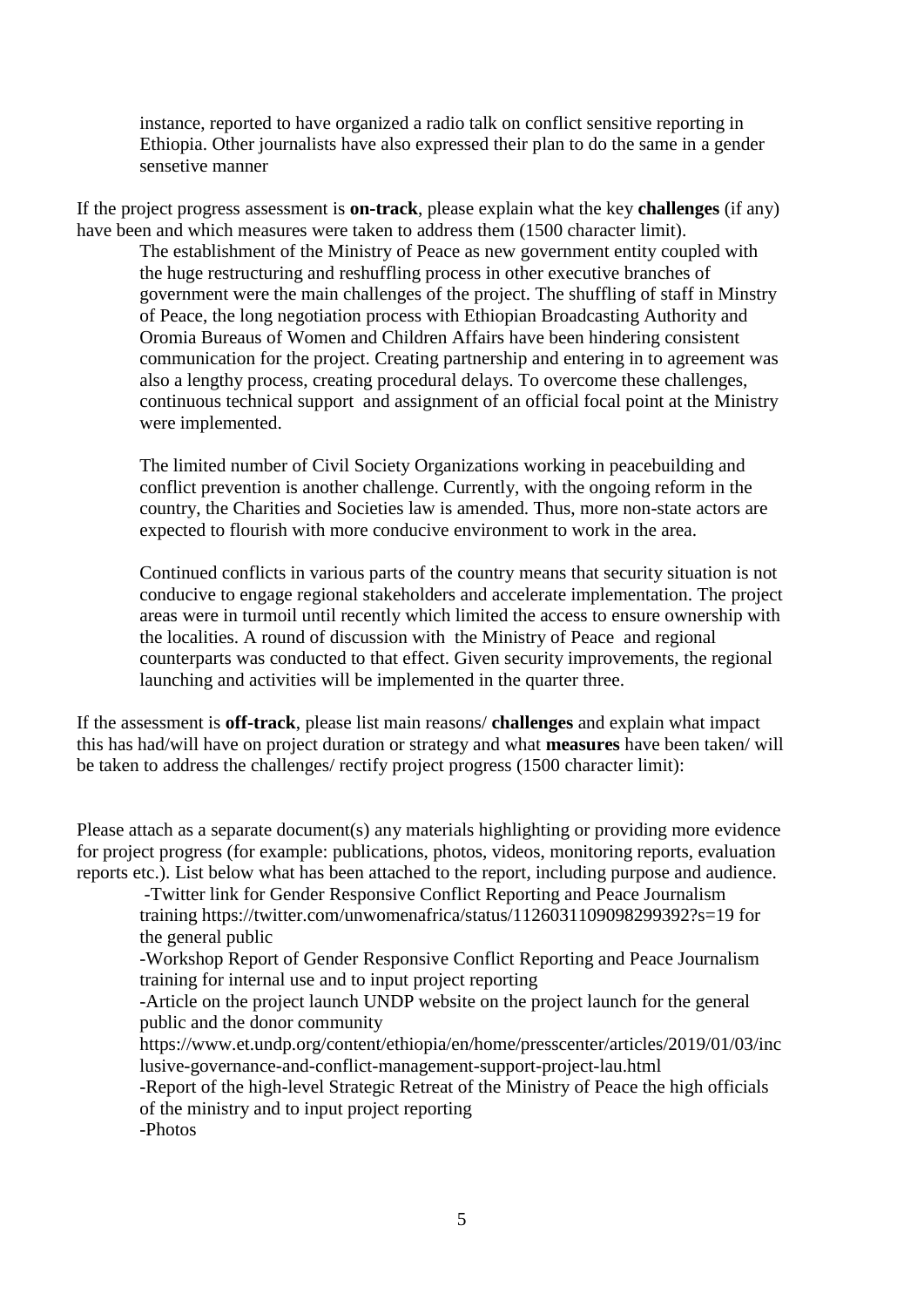#### **1.2 Result progress by project outcome**

*The space in the template allows for up to four project outcomes. If your project has more approved outcomes, contact PBSO for template modification.*

**Outcome 1:** The GoE develops/adopts a national peacebuilding strategy through an inclusive and evidence- based process

#### **Rate the current status of the outcome progress: Please select one**

**Progress summary:** *Describe main progress under this Outcome made during the reporting period (for June reports: January-June; for November reports: January-November; for final reports: full project duration), including major output progress (not all individual activities). If the project is starting to make/ has made a difference at the outcome level, provide specific evidence for the progress (quantitative and qualitative) and explain how it impacts the broader political and peacebuilding context. Where possible, provide specific examples of change the project has supported/ contributed to as well as, where available and relevant, quotes from partners or beneficiaries about the project and their experience. (3000 character limit)?* 

In this reporting period, major preparation and capacity building activities aimed at facilitating the development of national peacebuilding infrastructure and strategy were implemented with the leadership of the Ministry of Peace. As one of its priority, joint actions to develop the national peacebuilding strategy and peace infrastructure and capacity gap assessment were identified, discussed and agreed. In addition, an advert to conduct a comprehensive national conflict assessment was out to set the stage for the development of the peacebuilding infrastructure. Two focal points at Director General level (Heads of Conflict Early Warning and Peace Culture Directorates) and four middle-level technical staff of the Ministry of Peace have been assigned to work with a team of four national consultants (one lead and three researchers). The assessment will be closely followed by national and regional dialogues and consultations that will validate the findings and recommendations and lead to the formulation of a Roadmap for the development and operationalization of the National Peace Architecture.

Specific to the capacity- building interventions, a total of 36 journalists (11 Female and 25 Male) from both government and private media houses were trained on gender responsive conflict reporting and peace journalism. Medias which were formerly banned but currently operating were also reached through this training. The trained journalists are expected to contribute to the gender responsive narratives which impacts the lives of persons in conflict situation and internally displaced persons.

To ensure the participation of women in high-level dialogues on peace and security, representatives from civil society organizations were supported to participate in a Regional Meeting on Women Peace and Security Analysis of East Africa's Experiences in advancing Gender Equality in conflict and fragility countries in the region.

Preliminary consultations were held with Ministry of Peace to identify relevant federal and regional officials for a training on peacebuilding and durable solutions. Different national and regional stakeholders working on peacebuilding and durable solution were also approached to organize the first high-level consultative meeting which aimed at sharing regional experiences and linking to national peacebuilding policy development efforts. Plans are being finalized for stakeholder mapping at the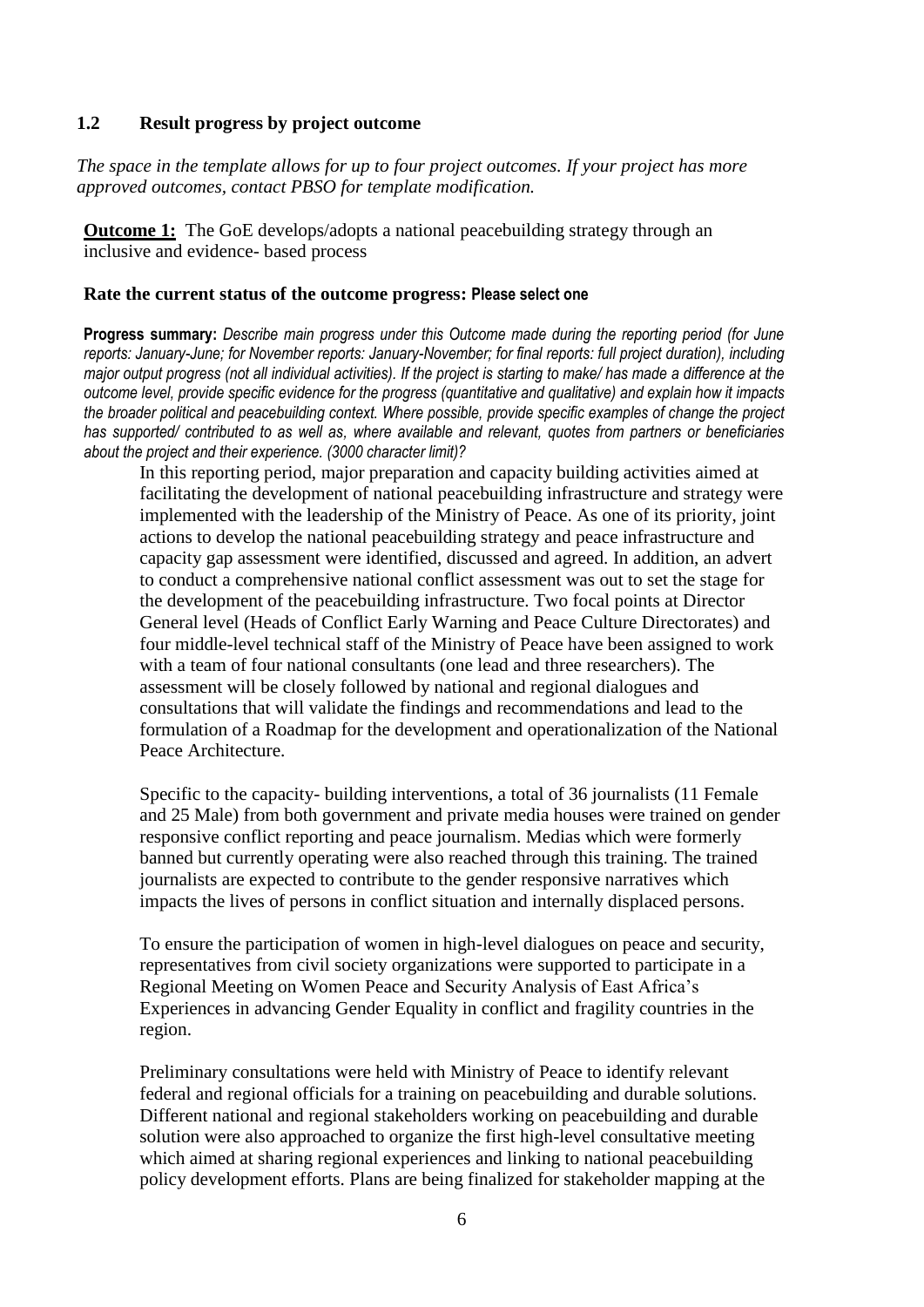regional government and local administration level. This will be followed by a training of trainers on conflict and durable solutions.

UNESCO's peace education manual is also under review to reflect current context of Ethiopia and extend the peacebuilding methodology to community members, women and other stakeholders. The manual will be translated into three local languages with the objective of facilitating peacebuilding for the larger community.

**Outcome 2:** Regional and community-level mechanisms peacefully resolve conflicts contributing to and resulting from displacement and thus reduce violence in 2 conflict-prone clusters

#### **Rate the current status of the outcome progress: Please select one**

#### **Progress summary:** *(see guiding questions under Outcome 1)*

To launch of the regional level intervention of the project, consultations which solicited the agreements and collaboration of Peace and Security Bureaus of Oromia, Sothern National Nationalities and Peoples' Region and Somali regions was conducted. The planned launching was conducted in this reporting period, due to the security turmoil happening in the regions.

Another consultation with the Somali region Durable Solutions Working Group was also conducted to facilitate the flow of durable solutions information from federal to regions.

Recruitment of peacebuilding experts was also completed for the Training of Trainers on conflict management and internal displacement planned for regional and local administrators. The planning for customary conflict management institutions mapping workshop is undergoing in consultation with the Security and Administration Bureau of Oromia Region.

Customary conflict management institutions were mapped through the consultative workshop conducted with 15 regional, zonal and woreda level officials of Oromia Region. Identifying mechanisms to strengthen the customary institutions was the agreed action point for upcoming regional activities.

#### Priorities of next Quarter

The finalization of conflict assessment, translation of peace education manual, A training of trainers on this manual for 100 teachers, teacher educators, traditional religious leaders, youth club leaders, women leaders and other stakeholder, stakeholders' mapping for national and regional conferences and trainings on conflict management, peacebuilding, durable solutions, national peace architecture will be the project priorities in the next quarter.

#### **Outcome 3:**

#### **Rate the current status of the outcome progress: Please select one**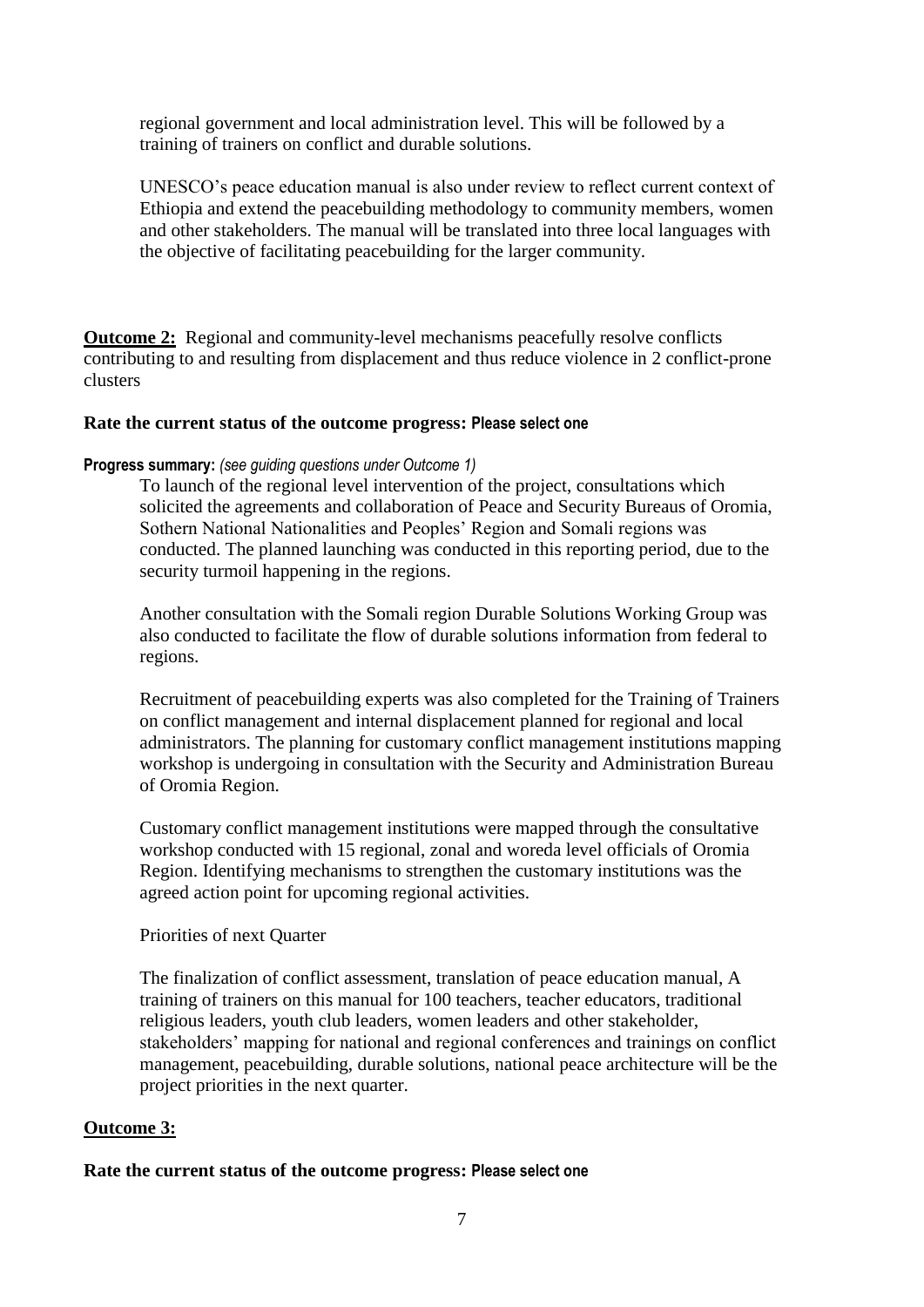**Progress summary:** *(see guiding questions under Outcome 1)* 

# **Outcome 4:**

### **Rate the current status of the outcome progress: Please select one**

**Progress summary:** *(see guiding questions under Outcome 1)* 

# **1.3 Cross-cutting issues**

| <b>National ownership:</b> How has the                                                  | Ministry of Peace is the main government partner that the      |
|-----------------------------------------------------------------------------------------|----------------------------------------------------------------|
| national government demonstrated                                                        | project has guaranteed its support and dedication for. This    |
| ownership/commitment to the project                                                     | was manifested by the high-level agreed action points and      |
| results and activities? Give specific                                                   | focal persons assigned to provide leadership and guidance      |
| examples. (1500 character limit)                                                        | for the comprehensive conflict assessment, national peace      |
|                                                                                         | building strategy and other regional level interventions       |
|                                                                                         | planned by the project. The ownership and commitments          |
|                                                                                         | Ethiopian Broadcasting Agency and Oromia Bureaus of            |
|                                                                                         | Women and Children Affairs were also secured through           |
|                                                                                         | the Letter of Agreement signed with the institutions.          |
| Monitoring: Is the project M&E plan on                                                  | So far, the subsequent technical committee meetings have       |
| track? What monitoring methods and                                                      | been used to facilitate the launch and review of project       |
| sources of evidence are being/have been                                                 | integrated workplan, Term of Reference of governance           |
| used? Please attach any monitoring-                                                     | structures- project board/steering committee and technical     |
| related reports for the reporting period.                                               | committee and staffs. These meetings were also used to         |
| (1500 character limit)?                                                                 | monitor progresses and seek solutions for the challenges       |
|                                                                                         | faced by the project.                                          |
|                                                                                         | Not yet                                                        |
| <b>Evaluation:</b> Provide an update on the<br>preparations for the external evaluation |                                                                |
| for the project, especially if within last 6                                            |                                                                |
|                                                                                         |                                                                |
| months of implementation or final report.                                               |                                                                |
| Confirm available budget for evaluation.                                                |                                                                |
| (1500 character limit)                                                                  |                                                                |
| <b>Catalytic effects (financial):</b> Did the                                           | Attempts have been made to garner funding for durable          |
| project lead to any specific non-PBF                                                    | solutions in the two project areas. A full spin off durable    |
| funding commitments? If yes, from                                                       | solutions proposal has been developed, with the support of     |
| whom and how much? If not, have any                                                     | PBf implementing agencies. the initial design of a Durable     |
| specific attempts been made to attract                                                  | Solutions Initiative for Ethiopia, modelled on the good        |
| additional financial contributions to the                                               | practice of Somalia and we are currently in discussions        |
| project and beyond? (1500 character limit)                                              | with several donors to fund this initiative, including the     |
|                                                                                         | Swiss and Dutch governments. A short document on the           |
|                                                                                         | Durable Solution Initiative will be available shortly, once it |
|                                                                                         | has been finalized with the Government and other partners.     |
| <b>Catalytic effects (non-financial):</b> Did                                           | Ministry of Peace was supported to become a member of          |
| the project create favourable conditions                                                | National Durable Solutions Working Group in the country        |
| for additional peacebuilding activities by                                              | one.                                                           |
| Government/ other donors? If yes, please                                                |                                                                |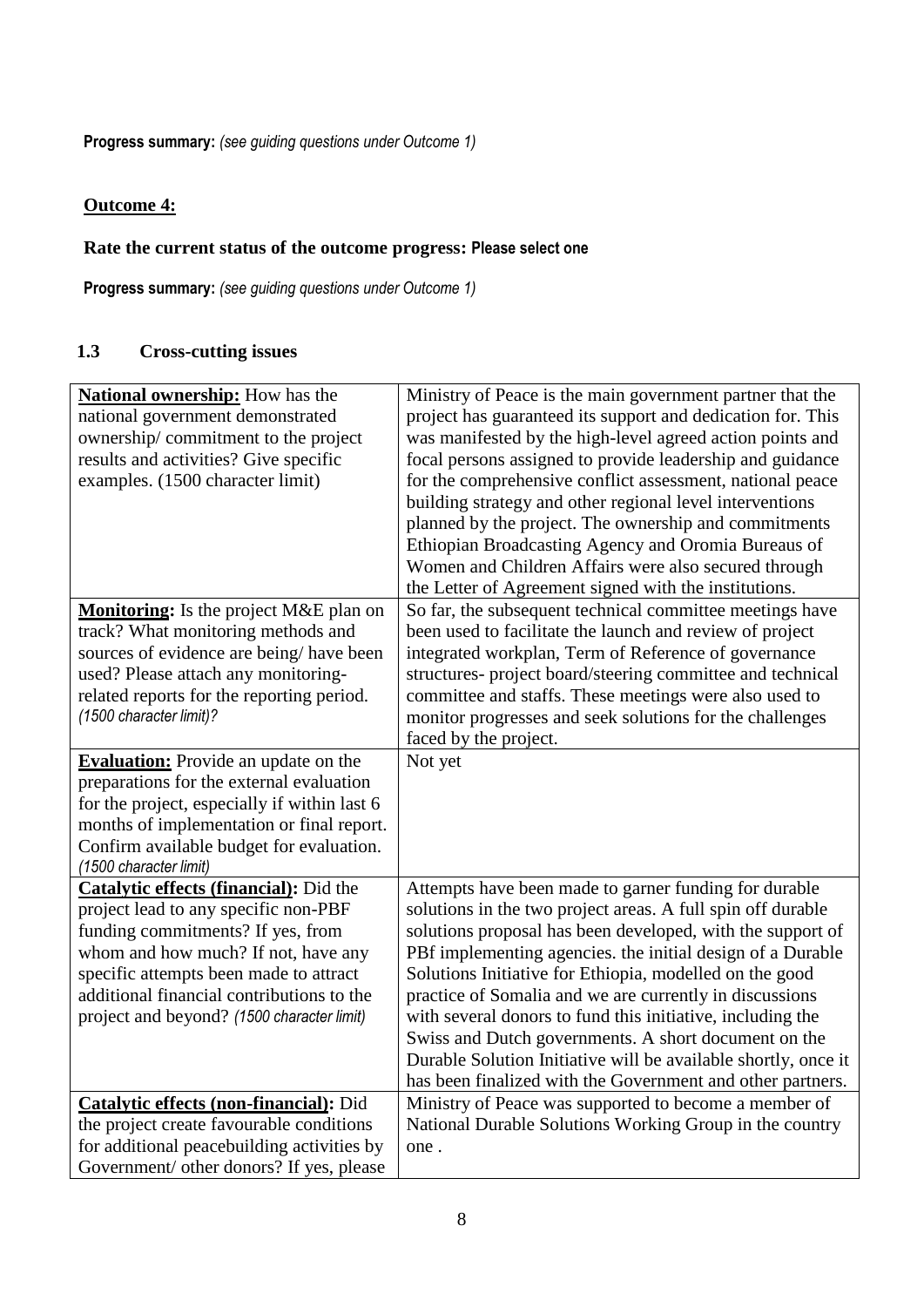| specify. (1500 character limit)                                                                                                                                                                                              |                                                                                                                                                                                                                                                                                                                                                                                                                                                                                                                                                            |
|------------------------------------------------------------------------------------------------------------------------------------------------------------------------------------------------------------------------------|------------------------------------------------------------------------------------------------------------------------------------------------------------------------------------------------------------------------------------------------------------------------------------------------------------------------------------------------------------------------------------------------------------------------------------------------------------------------------------------------------------------------------------------------------------|
| <b>Exit strategy/ sustainability:</b> What steps<br>have been taken to prepare for end of<br>project and help ensure sustainability of<br>the project results beyond PBF support<br>for this project? (1500 character limit) | As the project just started implementation off its actual<br>implementation we have not yet fully established the<br>mechanisms for sustainability/ exit strategy but have<br>started to work with the Ministry of Peace and National<br>Disaster and Risk Management Commission to find<br>partners to support the durable solution section of the<br>project.                                                                                                                                                                                            |
| <b>Risk taking:</b> Describe how the project<br>has responded to risks that threatened the<br>achievement of results. Identify any new<br>risks that have emerged since the last<br>report. (1500 character limit)           |                                                                                                                                                                                                                                                                                                                                                                                                                                                                                                                                                            |
| Gender equality: In the reporting<br>period, which activities have taken place<br>with a specific focus on addressing issues<br>of gender equality or women's<br>empowerment? (1500 character limit)                         | The training on gender responsive conflict reporting and<br>peace journalism and the participation of representatives of<br>civil society organization(Life and Peace Institute) in a<br>Regional meeting on Women Peace and Security Analysis<br>of East Africa's Experiences in advancing Gender Equality<br>in conflict and fragility countries in the region.<br>A new chapter was also added in the UNESCO peace<br>education manual mainstreaming women and peace and<br>security issues in the coming peace education planned<br>under the project. |
| <b>Other:</b> Are there any other issues<br>concerning project implementation that<br>you want to share, including any capacity<br>needs of the recipient organizations?<br>(1500 character limit)                           |                                                                                                                                                                                                                                                                                                                                                                                                                                                                                                                                                            |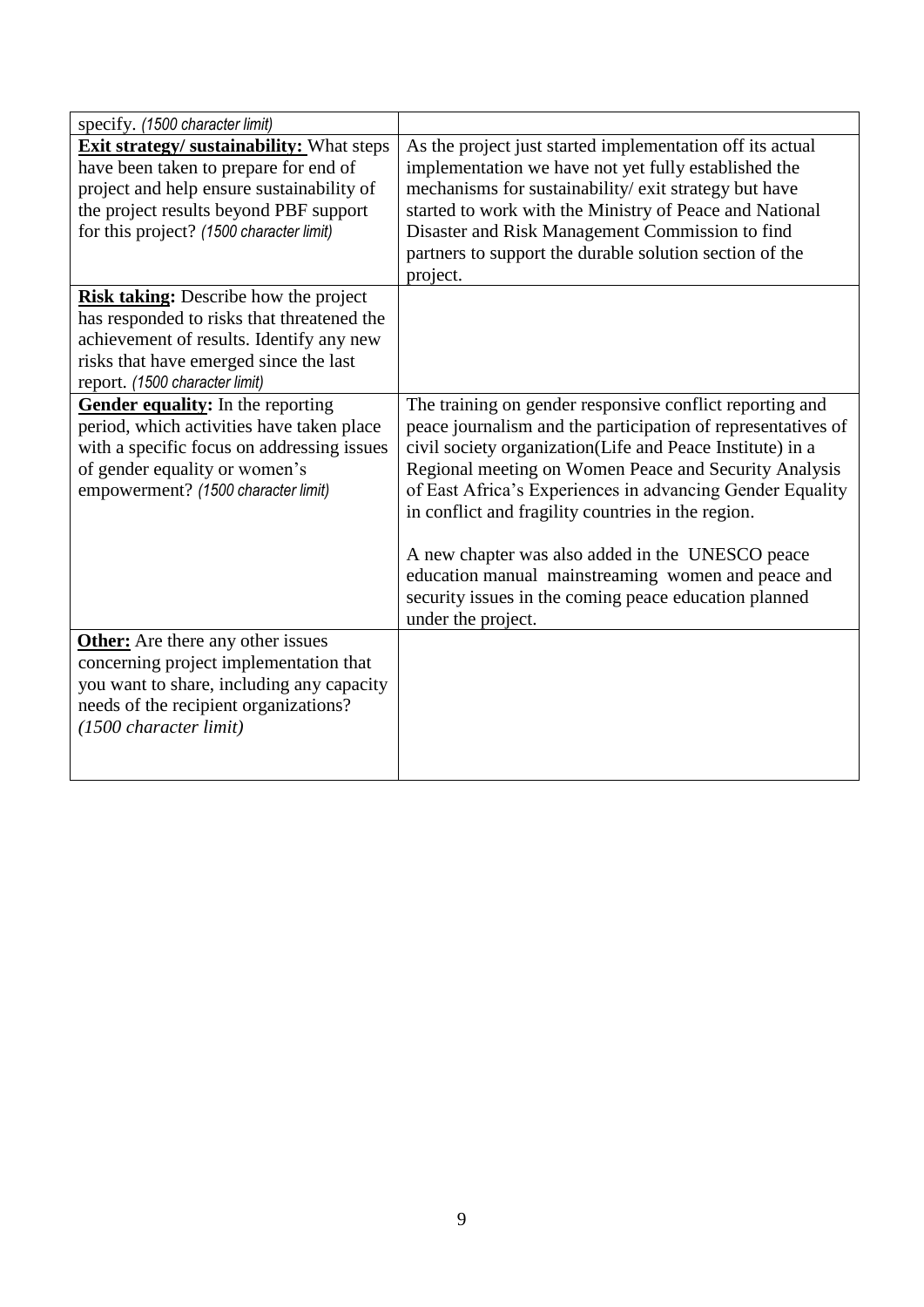**1.3 INDICATOR BASED PERFORMANCE ASSESSMENT***: Using the Project Results Framework as per the approved project document or any amendments- provide an update on the achievement of key indicators at both the outcome and output level in the table below (if your project has more*  indicators than provided in the table, select the most relevant ones with most relevant progress to highlight). Where it has not been possible to collect data on *indicators, state this and provide any explanation.* Provide gender and age disaggregated data. (300 characters max per entry)

|                  | <b>Performance</b>    | <b>Indicator</b> | End of           | <b>Current indicator</b> | <b>Reasons for Variance/ Delay</b> | <b>Adjustment of</b> |
|------------------|-----------------------|------------------|------------------|--------------------------|------------------------------------|----------------------|
|                  | <b>Indicators</b>     | <b>Baseline</b>  | project          | progress                 | (if any)                           | target (if any)      |
|                  |                       |                  | <b>Indicator</b> |                          |                                    |                      |
|                  |                       |                  | <b>Target</b>    |                          |                                    |                      |
| <b>Outcome 1</b> | Indicator 1.1         | $\overline{0}$   | national         |                          |                                    |                      |
| The GoE          | national<br>The       |                  | peace            |                          |                                    |                      |
| develops/ada     | peacebuilding         |                  | building         |                          |                                    |                      |
| pts a national   | strategy approved     |                  | strategy         |                          |                                    |                      |
| peacebuildin     | Indicator 1.2         | $\overline{0}$   | At least two     |                          |                                    |                      |
| g strategy       | of<br>The process     |                  | all-inclusive    |                          |                                    |                      |
| through an       | strategy              |                  | consultative     |                          |                                    |                      |
| inclusive and    | development           |                  | meetings held    |                          |                                    |                      |
| evidence-        | conducted in an       |                  | with             |                          |                                    |                      |
| based            | inclusive<br>and      |                  | comments         |                          |                                    |                      |
| process          | participatory         |                  | from different   |                          |                                    |                      |
|                  | manner, involving     |                  | groups           |                          |                                    |                      |
|                  | participants<br>of    |                  | addressed or     |                          |                                    |                      |
|                  | various<br>societies, |                  | reflected in     |                          |                                    |                      |
|                  | groups                |                  | the strategy     |                          |                                    |                      |
|                  | Indicator 1.3         | no               |                  | Several                  |                                    |                      |
|                  | Participation of      |                  |                  | consultative             |                                    |                      |
|                  | inclusive group of    |                  |                  | meeting held with        |                                    |                      |
|                  | stakeholders at all   |                  |                  | Ministry of Peace        |                                    |                      |
|                  | level in the          |                  |                  | with regards to in       |                                    |                      |
|                  | development of        |                  |                  | designing and            |                                    |                      |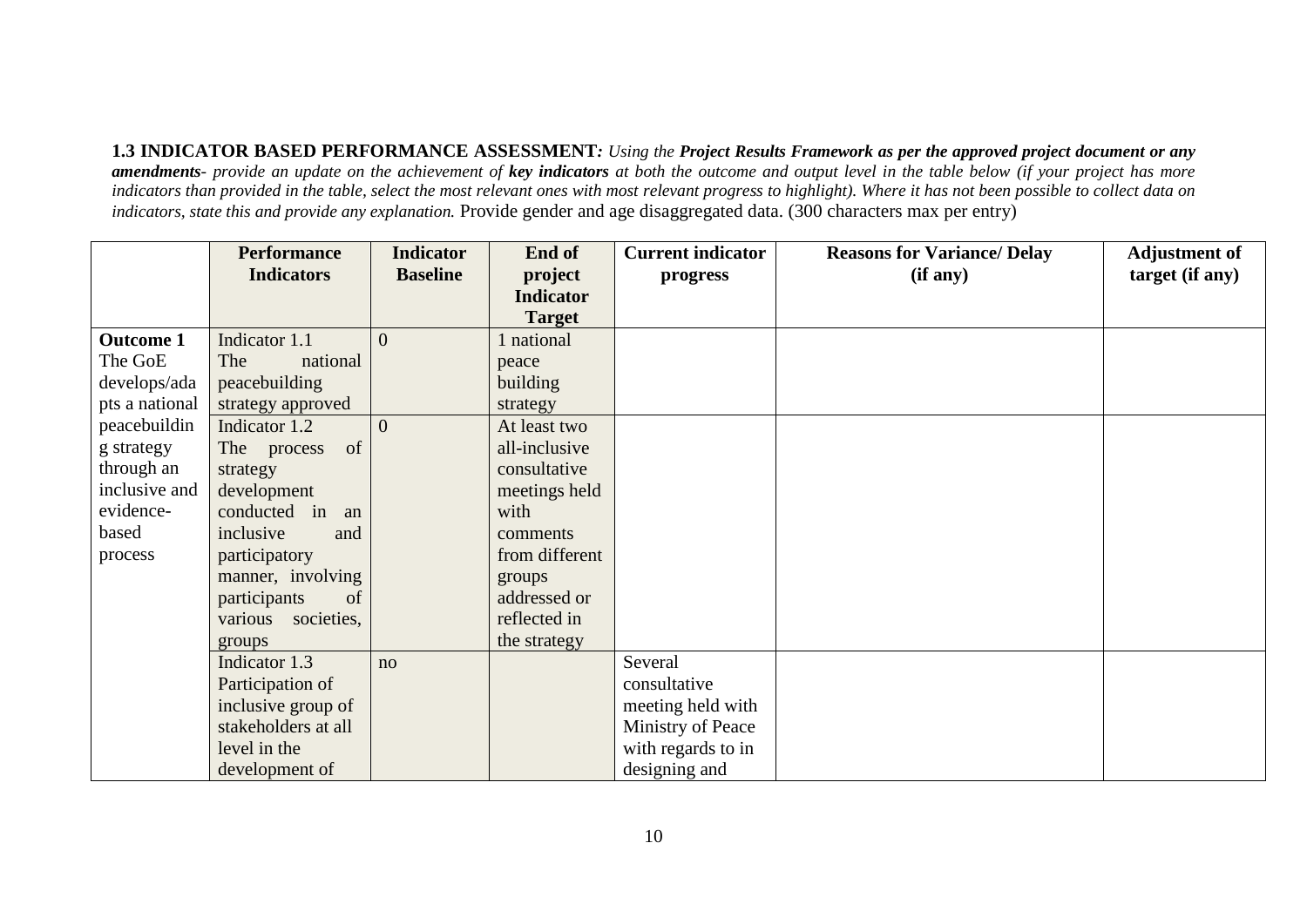|              | <b>Performance</b>   | <b>Indicator</b> | End of           | <b>Current indicator</b> | <b>Reasons for Variance/ Delay</b> | <b>Adjustment of</b> |
|--------------|----------------------|------------------|------------------|--------------------------|------------------------------------|----------------------|
|              | <b>Indicators</b>    | <b>Baseline</b>  | project          | progress                 | (if any)                           | target (if any)      |
|              |                      |                  | <b>Indicator</b> |                          |                                    |                      |
|              |                      |                  | <b>Target</b>    |                          |                                    |                      |
|              | peace building       |                  |                  | implementing the         |                                    |                      |
|              | strategy             |                  |                  | approaches               |                                    |                      |
|              |                      |                  |                  | towards                  |                                    |                      |
|              |                      |                  |                  | developing               |                                    |                      |
|              |                      |                  |                  | National                 |                                    |                      |
|              |                      |                  |                  | Peacebuilding            |                                    |                      |
|              |                      |                  |                  | Strategy                 |                                    |                      |
| Output 1.1   | Indicator 1.1.1      | $\overline{0}$   | $1$ joint        |                          |                                    |                      |
| Capacity of  | 1 joint assessment   |                  | assesement       |                          |                                    |                      |
| key          | conducted            |                  |                  |                          |                                    |                      |
| government   | Indicator 1.1.2      | $\overline{0}$   | 2 Training       |                          |                                    |                      |
| actors       | Training material    |                  | materials        |                          |                                    |                      |
| strengthened | prepared<br>and      |                  | prepared, and    |                          |                                    |                      |
|              | translated<br>into   |                  | 1 UNESCO         |                          |                                    |                      |
|              | local languages      |                  | peace            |                          |                                    |                      |
|              |                      |                  | education        |                          |                                    |                      |
|              |                      |                  | manual           |                          |                                    |                      |
|              |                      |                  | translated       |                          |                                    |                      |
| Output 1.2   | Indicator 1.2.1      | $\overline{0}$   | 1 National       |                          |                                    |                      |
| Support to   | Inclusive national   |                  | task force       |                          |                                    |                      |
| the process  | Task<br>force        |                  |                  |                          |                                    |                      |
| of           | established          |                  |                  |                          |                                    |                      |
| developing a | Indicator 1.2.2      | $\overline{0}$   | 3 high level     |                          |                                    |                      |
| peace        | of<br>Number         |                  | consultations    |                          |                                    |                      |
| building     | consultations<br>and |                  | (1 national, 1   |                          |                                    |                      |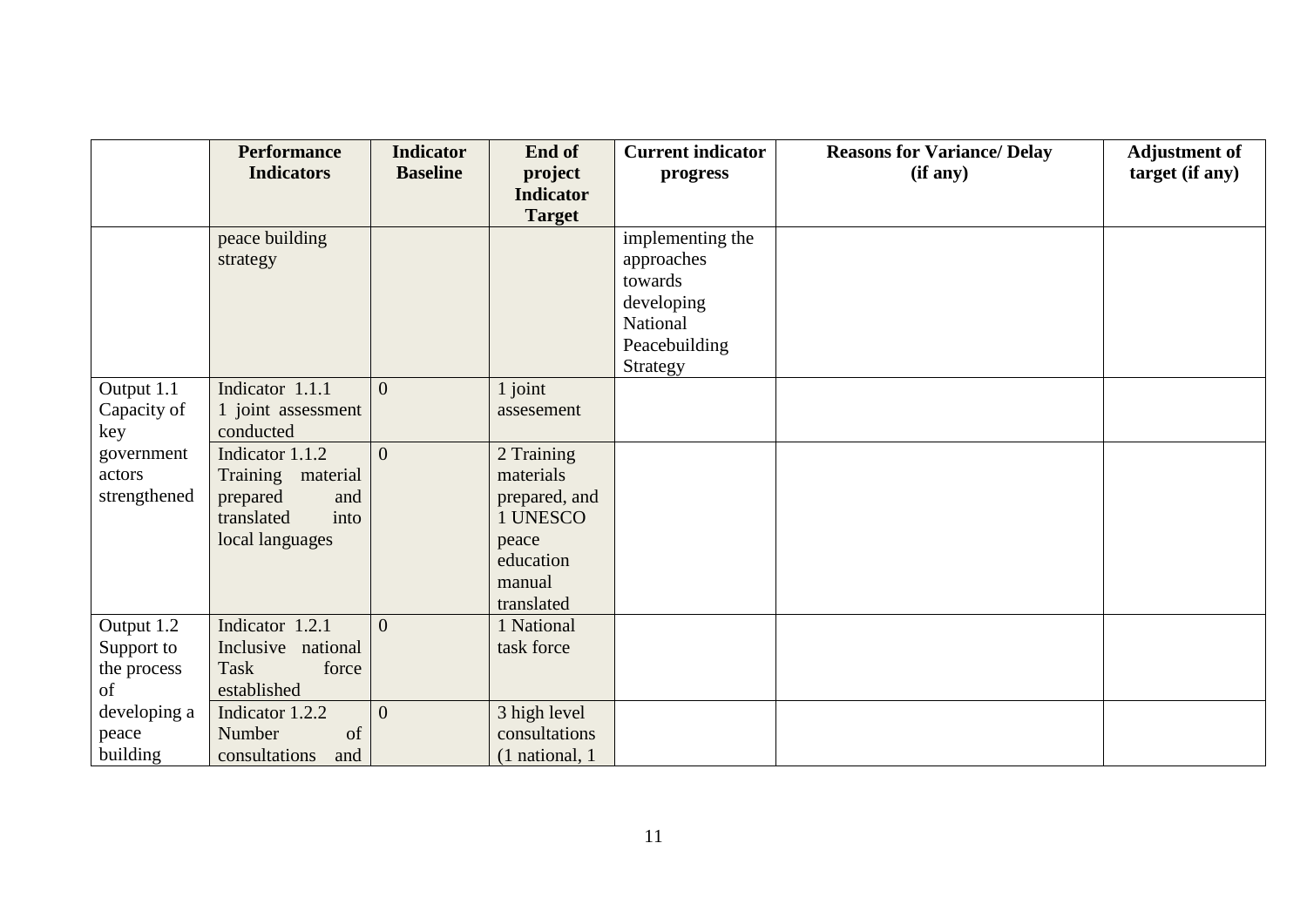|              | <b>Performance</b>   | <b>Indicator</b> | End of           | <b>Current indicator</b> | <b>Reasons for Variance/ Delay</b> | <b>Adjustment of</b> |
|--------------|----------------------|------------------|------------------|--------------------------|------------------------------------|----------------------|
|              | <b>Indicators</b>    | <b>Baseline</b>  | project          | progress                 | (if any)                           | target (if any)      |
|              |                      |                  | <b>Indicator</b> |                          |                                    |                      |
|              |                      |                  | <b>Target</b>    |                          |                                    |                      |
| strategy     | participants         |                  | Somali-          |                          |                                    |                      |
| availed      | (disaggregated by    |                  | Oromia and 1     |                          |                                    |                      |
|              | sex and age)         |                  | Oromia-          |                          |                                    |                      |
|              |                      |                  | <b>SNNPR</b>     |                          |                                    |                      |
|              |                      |                  | focused          |                          |                                    |                      |
|              |                      |                  | meetings.        |                          |                                    |                      |
|              |                      |                  | Each agency      |                          |                                    |                      |
| Output 1.3   | Indicator 1.3.1      |                  | $\overline{2}$   |                          |                                    |                      |
| Policy       | Number of reports    |                  |                  |                          |                                    |                      |
| guidance for | on comprehensive     |                  |                  |                          |                                    |                      |
| peacebuildin | information          |                  |                  |                          |                                    |                      |
| g policy     | regarding<br>most    |                  |                  |                          |                                    |                      |
| development  | durable<br>feasible  |                  |                  |                          |                                    |                      |
| is available | solutions<br>options |                  |                  |                          |                                    |                      |
|              | and conditions       |                  |                  |                          |                                    |                      |
|              | Indicator 1.3.2      | $\overline{0}$   | 3                |                          |                                    |                      |
|              | Number<br>of         |                  |                  |                          |                                    |                      |
|              | research<br>papers   |                  |                  |                          |                                    |                      |
|              | commissioned         |                  |                  |                          |                                    |                      |
| Output 1.4   | Indicator 1.4.1      | $\overline{0}$   | 70               | 36 Journalists (11       |                                    |                      |
| Inclusive    | Number<br>of         |                  |                  | Female, 25 Male)         |                                    |                      |
| consultation | Journalists trained  |                  |                  | drawn from private       |                                    |                      |
| on peace     | on gender sensitive  |                  |                  | and public               |                                    |                      |
| building     | reporting<br>in      |                  |                  | broadcast media          |                                    |                      |
| strategy     | politics and peace   |                  |                  | has been trained         |                                    |                      |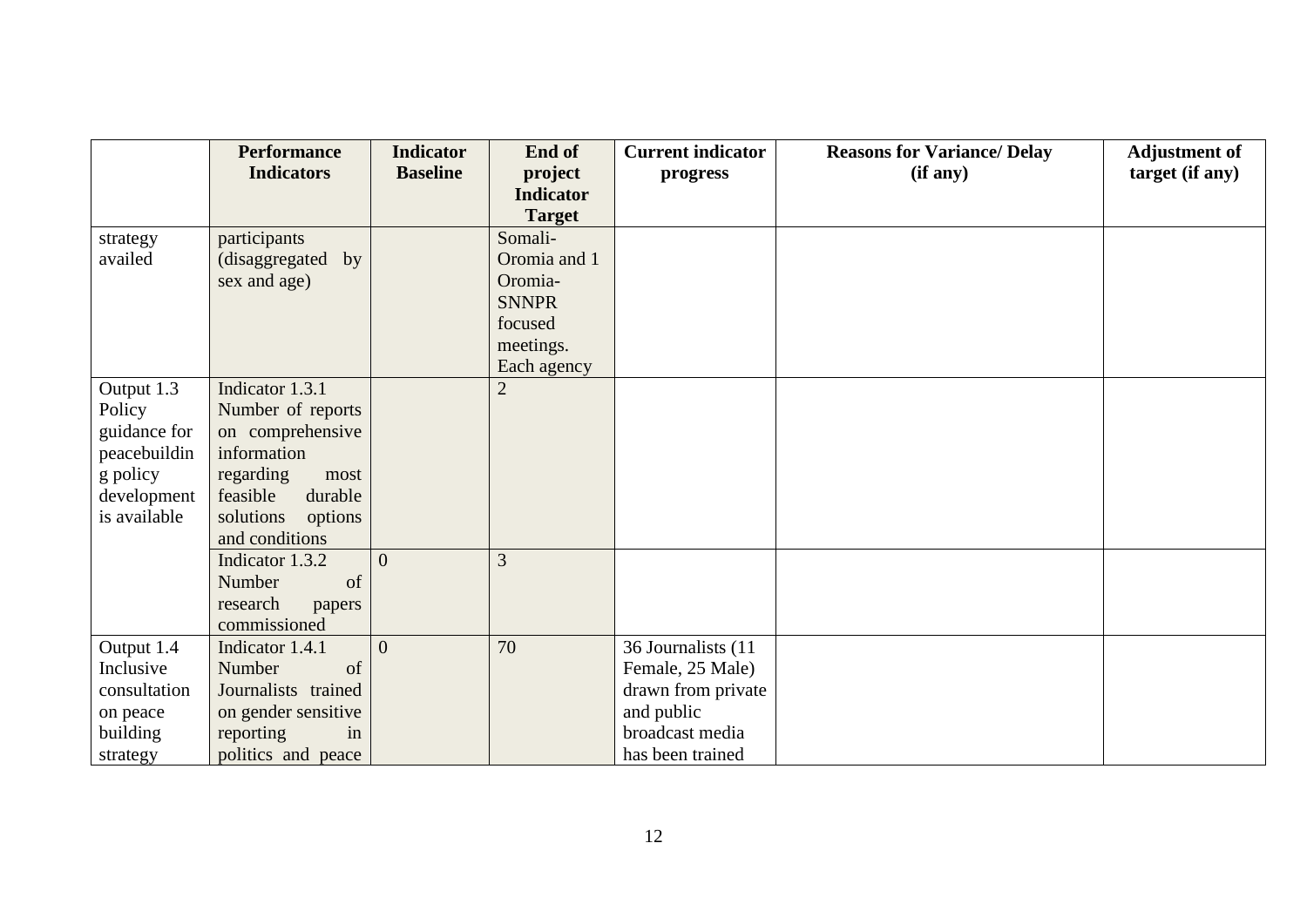|                  | <b>Performance</b>      | <b>Indicator</b> | End of           | <b>Current indicator</b>  | <b>Reasons for Variance/ Delay</b> | <b>Adjustment of</b> |
|------------------|-------------------------|------------------|------------------|---------------------------|------------------------------------|----------------------|
|                  | <b>Indicators</b>       | <b>Baseline</b>  | project          | progress                  | (if any)                           | target (if any)      |
|                  |                         |                  | <b>Indicator</b> |                           |                                    |                      |
|                  |                         |                  | <b>Target</b>    |                           |                                    |                      |
| development      | processes               |                  |                  | on topic of Gender        |                                    |                      |
| organized        | (disaggregated by       |                  |                  | Responsive                |                                    |                      |
|                  | sex)                    |                  |                  | <b>Conflict Reporting</b> |                                    |                      |
|                  |                         |                  |                  | and Peace                 |                                    |                      |
|                  |                         |                  |                  | Journalism                |                                    |                      |
|                  | Indicator 1.4.2         |                  |                  |                           |                                    |                      |
|                  | Women<br>peace          |                  |                  |                           |                                    |                      |
|                  | forum established-      |                  |                  |                           |                                    |                      |
|                  | national<br>women       |                  |                  |                           |                                    |                      |
|                  | forum to convene        |                  |                  |                           |                                    |                      |
|                  | <b>AWLF</b>             |                  |                  |                           |                                    |                      |
| <b>Outcome 2</b> | Indicator 2.1           |                  | an increase by   |                           |                                    |                      |
| Increased        | <b>IDPs</b> and members |                  | 35%              |                           |                                    |                      |
| security and     | of host                 |                  |                  |                           |                                    |                      |
| social           | communities show        |                  |                  |                           |                                    |                      |
| cohesion in      | an increase in          |                  |                  |                           |                                    |                      |
| conflict         | perception of           |                  |                  |                           |                                    |                      |
| prone            | security and social     |                  |                  |                           |                                    |                      |
| clusters         | cohesion in their       |                  |                  |                           |                                    |                      |
|                  | An<br>areas             |                  |                  |                           |                                    |                      |
|                  | increase by 35%         |                  |                  |                           |                                    |                      |
|                  |                         |                  |                  |                           |                                    |                      |
|                  |                         |                  |                  |                           |                                    |                      |
|                  | Indicator 2.2           |                  | an increase by   |                           |                                    |                      |
|                  | Relevant                |                  | 35%              |                           |                                    |                      |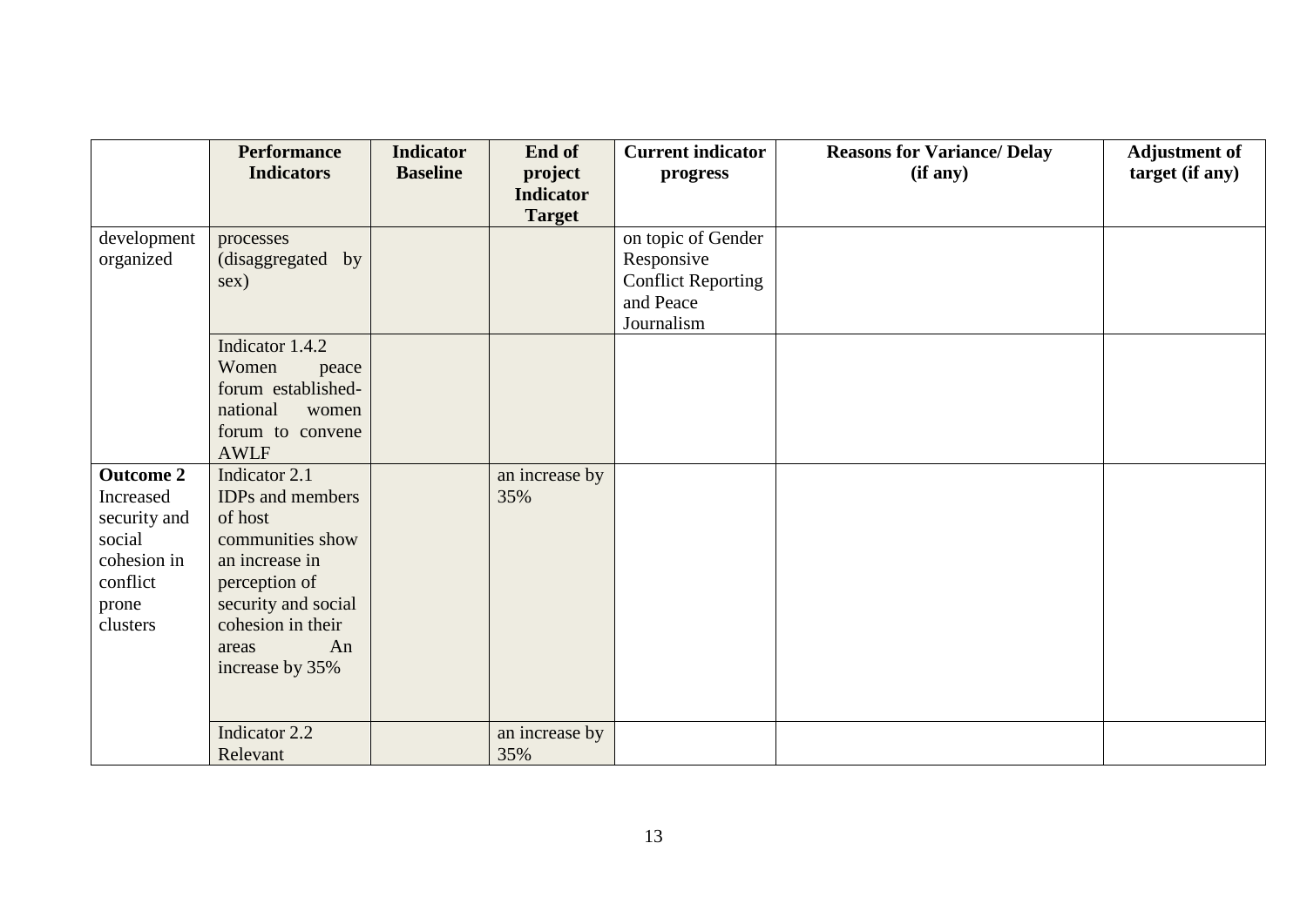|               | <b>Performance</b>                        | <b>Indicator</b> | End of           | <b>Current indicator</b> | <b>Reasons for Variance/ Delay</b> | <b>Adjustment of</b> |
|---------------|-------------------------------------------|------------------|------------------|--------------------------|------------------------------------|----------------------|
|               | <b>Indicators</b>                         | <b>Baseline</b>  | project          | progress                 | (if any)                           | target (if any)      |
|               |                                           |                  | <b>Indicator</b> |                          |                                    |                      |
|               |                                           |                  | <b>Target</b>    |                          |                                    |                      |
|               | <b>Stakeholders</b>                       |                  |                  |                          |                                    |                      |
|               | (IDPs, members of                         |                  |                  |                          |                                    |                      |
|               | host communities,                         |                  |                  |                          |                                    |                      |
|               | women groups etc)                         |                  |                  |                          |                                    |                      |
|               | report an increase                        |                  |                  |                          |                                    |                      |
|               | in<br>and<br>trust                        |                  |                  |                          |                                    |                      |
|               | with<br>satisfaction                      |                  |                  |                          |                                    |                      |
|               | the responsiveness                        |                  |                  |                          |                                    |                      |
|               | of<br>government                          |                  |                  |                          |                                    |                      |
|               | of<br>management                          |                  |                  |                          |                                    |                      |
|               | displace<br>cement                        |                  |                  |                          |                                    |                      |
|               | and<br>conflict                           |                  |                  |                          |                                    |                      |
|               | resulting it                              |                  |                  |                          |                                    |                      |
|               | Indicator 2.3                             |                  |                  |                          |                                    |                      |
|               | Increased level of                        |                  |                  |                          |                                    |                      |
|               | community                                 |                  |                  |                          |                                    |                      |
|               | participation<br>on<br>multiethnic<br>and |                  |                  |                          |                                    |                      |
|               |                                           |                  |                  |                          |                                    |                      |
|               | religious-based<br>healing initiatives    |                  |                  |                          |                                    |                      |
| Output 2.1    | Indicator 2.1.1                           | $\overline{0}$   | 3                |                          |                                    |                      |
| Regional and  | Number of                                 |                  |                  |                          |                                    |                      |
| Interregional | regional conflict                         |                  |                  |                          |                                    |                      |
| mechanism     | management                                |                  |                  |                          |                                    |                      |
| strengthened  | coordination                              |                  |                  |                          |                                    |                      |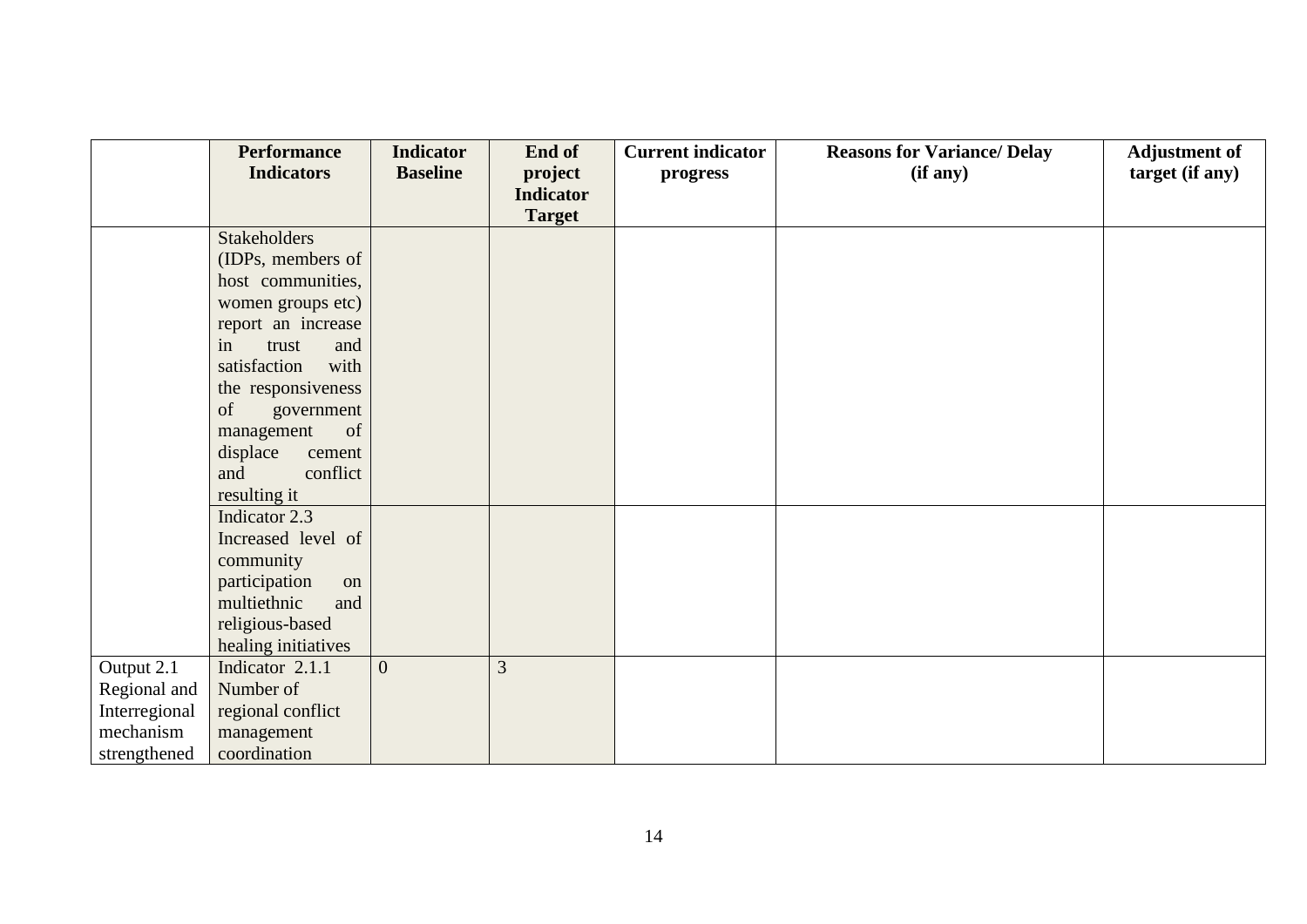|              | <b>Performance</b>                          | <b>Indicator</b> | End of           | <b>Current indicator</b> | <b>Reasons for Variance/ Delay</b> | <b>Adjustment of</b> |
|--------------|---------------------------------------------|------------------|------------------|--------------------------|------------------------------------|----------------------|
|              | <b>Indicators</b>                           | <b>Baseline</b>  | project          | progress                 | (i f any)                          | target (if any)      |
|              |                                             |                  | <b>Indicator</b> |                          |                                    |                      |
|              |                                             |                  | <b>Target</b>    |                          |                                    |                      |
|              | mechanism                                   |                  |                  |                          |                                    |                      |
|              | established                                 |                  |                  |                          |                                    |                      |
|              | Indicator 2.1.2                             | 250              | 3 sessions       |                          |                                    |                      |
|              | Number<br>of                                |                  | with 1500        |                          |                                    |                      |
|              | dialogue sessions                           |                  | people           |                          |                                    |                      |
|              | conducted with the                          |                  |                  |                          |                                    |                      |
|              | participation of all<br>stakeholders<br>key |                  |                  |                          |                                    |                      |
|              | including women                             |                  |                  |                          |                                    |                      |
|              | representatives                             |                  |                  |                          |                                    |                      |
|              | Indicator 2.2.1                             | $\overline{0}$   | 500 through      |                          |                                    |                      |
| Output 2.2   | Number of people                            |                  | attended ToT     |                          |                                    |                      |
| Mechanisms   | successfully                                |                  |                  |                          |                                    |                      |
| to address   | trained on                                  |                  |                  |                          |                                    |                      |
| <b>IDPs</b>  | statutory peace                             |                  |                  |                          |                                    |                      |
| community    | building                                    |                  |                  |                          |                                    |                      |
| conflict     |                                             |                  |                  |                          |                                    |                      |
| strengthened | Indicator 2.2.2                             |                  | 10               |                          |                                    |                      |
|              | Number<br>of                                |                  |                  |                          |                                    |                      |
|              | community-based                             |                  |                  |                          |                                    |                      |
|              | local<br>initiatives                        |                  |                  |                          |                                    |                      |
|              | supported                                   |                  |                  |                          |                                    |                      |
|              | Indicator 2.3.1                             |                  |                  |                          |                                    |                      |
| Output 2.3   | Number of women                             |                  |                  |                          |                                    |                      |
| Women        | successfully                                |                  |                  |                          |                                    |                      |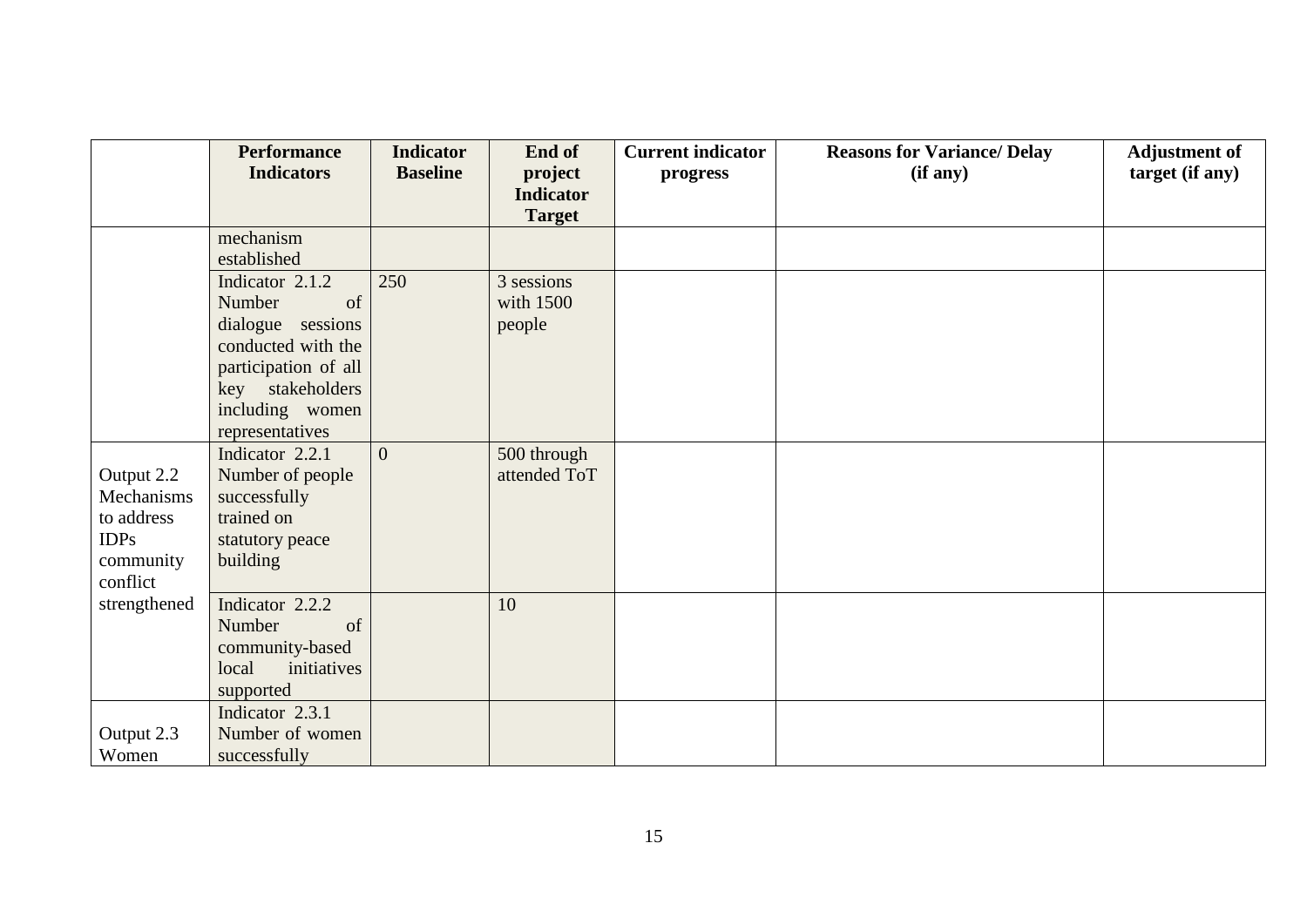|                  | <b>Performance</b> | <b>Indicator</b> | End of           | <b>Current indicator</b> | <b>Reasons for Variance/ Delay</b> | <b>Adjustment of</b> |
|------------------|--------------------|------------------|------------------|--------------------------|------------------------------------|----------------------|
|                  | <b>Indicators</b>  | <b>Baseline</b>  | project          | progress                 | (if any)                           | target (if any)      |
|                  |                    |                  | <b>Indicator</b> |                          |                                    |                      |
|                  |                    |                  | <b>Target</b>    |                          |                                    |                      |
| empowermen       | trained on gender  |                  |                  |                          |                                    |                      |
| t at             | peace and security |                  |                  |                          |                                    |                      |
| community        | (Disaggregated by  |                  |                  |                          |                                    |                      |
| level            | age)               |                  |                  |                          |                                    |                      |
| supported for    | Indicator 2.3.2    |                  |                  |                          |                                    |                      |
| more             | of<br>Number       |                  |                  |                          |                                    |                      |
| effective        | gatekeepers        |                  |                  |                          |                                    |                      |
| conflict         | sensitized<br>on   |                  |                  |                          |                                    |                      |
| management       | of<br>importance   |                  |                  |                          |                                    |                      |
|                  | women              |                  |                  |                          |                                    |                      |
|                  | participation      |                  |                  |                          |                                    |                      |
|                  | (disaggregated by  |                  |                  |                          |                                    |                      |
|                  | age)               |                  |                  |                          |                                    |                      |
|                  | Indicator 2.4.1    |                  |                  |                          |                                    |                      |
| Output 2.4       |                    |                  |                  |                          |                                    |                      |
|                  | Indicator 2.4.2    |                  |                  |                          |                                    |                      |
| <b>Outcome 3</b> | Indicator 3.1      |                  |                  |                          |                                    |                      |
|                  |                    |                  |                  |                          |                                    |                      |
|                  | Indicator 3.2      |                  |                  |                          |                                    |                      |
|                  |                    |                  |                  |                          |                                    |                      |
|                  | Indicator 3.3      |                  |                  |                          |                                    |                      |
| Output 3.1       | Indicator 3.1.1    |                  |                  |                          |                                    |                      |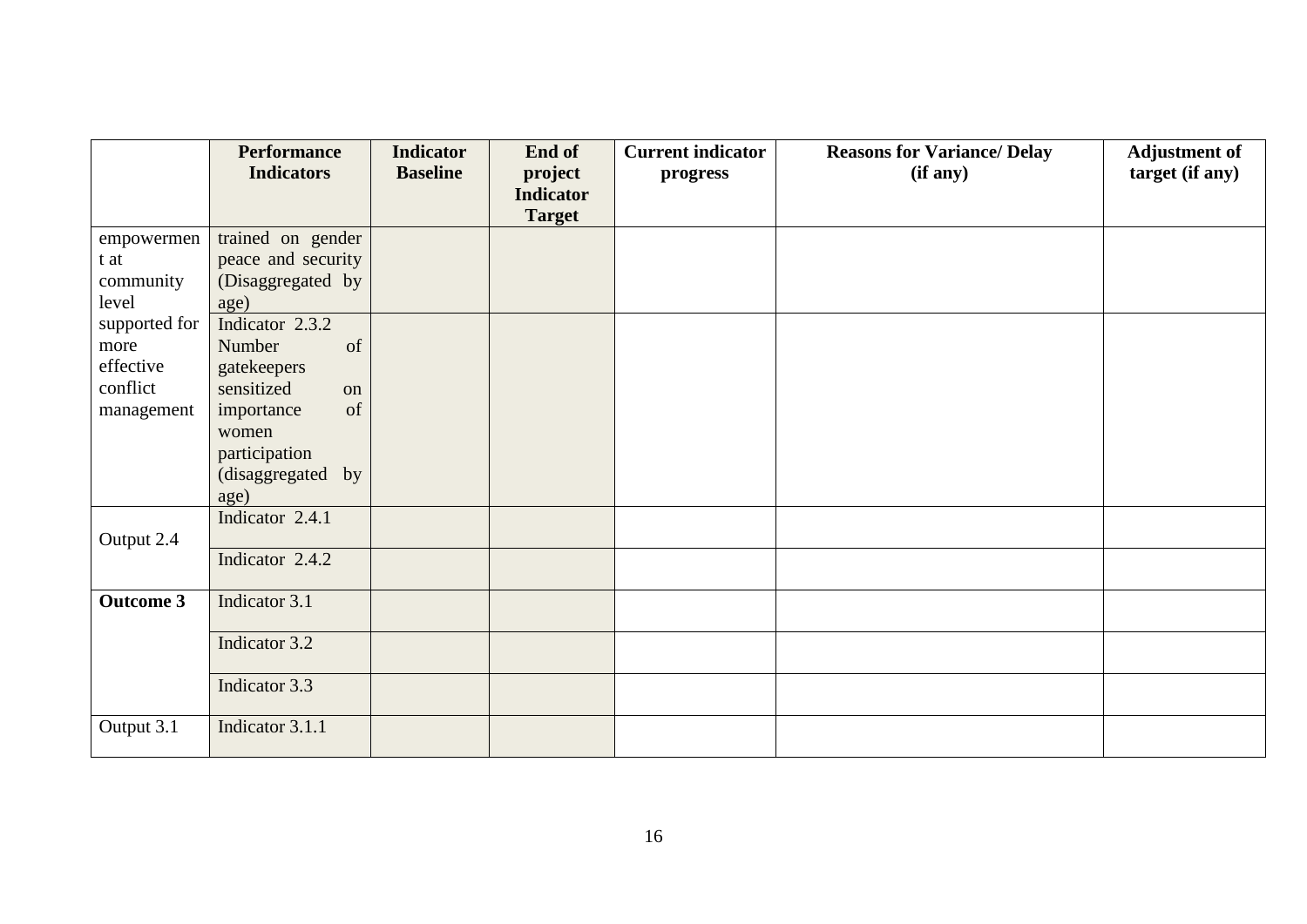|                  | <b>Performance</b><br><b>Indicators</b> | <b>Indicator</b><br><b>Baseline</b> | End of<br>project                 | <b>Current indicator</b> | <b>Reasons for Variance/ Delay</b><br>(if any) | <b>Adjustment of</b><br>target (if any) |
|------------------|-----------------------------------------|-------------------------------------|-----------------------------------|--------------------------|------------------------------------------------|-----------------------------------------|
|                  |                                         |                                     | <b>Indicator</b><br><b>Target</b> | progress                 |                                                |                                         |
|                  | Indicator 3.1.2                         |                                     |                                   |                          |                                                |                                         |
| Output 3.2       | Indicator 3.2.1                         |                                     |                                   |                          |                                                |                                         |
|                  | Indicator 3.2.2                         |                                     |                                   |                          |                                                |                                         |
| Output 3.3       | Indicator 3.3.1                         |                                     |                                   |                          |                                                |                                         |
|                  | Indicator 3.3.2                         |                                     |                                   |                          |                                                |                                         |
| Output 3.4       | Indicator 3.4.1                         |                                     |                                   |                          |                                                |                                         |
|                  | Indicator 3.4.2                         |                                     |                                   |                          |                                                |                                         |
| <b>Outcome 4</b> | Indicator 4.1                           |                                     |                                   |                          |                                                |                                         |
|                  | Indicator 4.2                           |                                     |                                   |                          |                                                |                                         |
|                  | Indicator 4.3                           |                                     |                                   |                          |                                                |                                         |
| Output 4.1       | Indicator 4.1.1                         |                                     |                                   |                          |                                                |                                         |
|                  | Indicator 4.1.2                         |                                     |                                   |                          |                                                |                                         |
| Output 4.2       | Indicator 4.2.1                         |                                     |                                   |                          |                                                |                                         |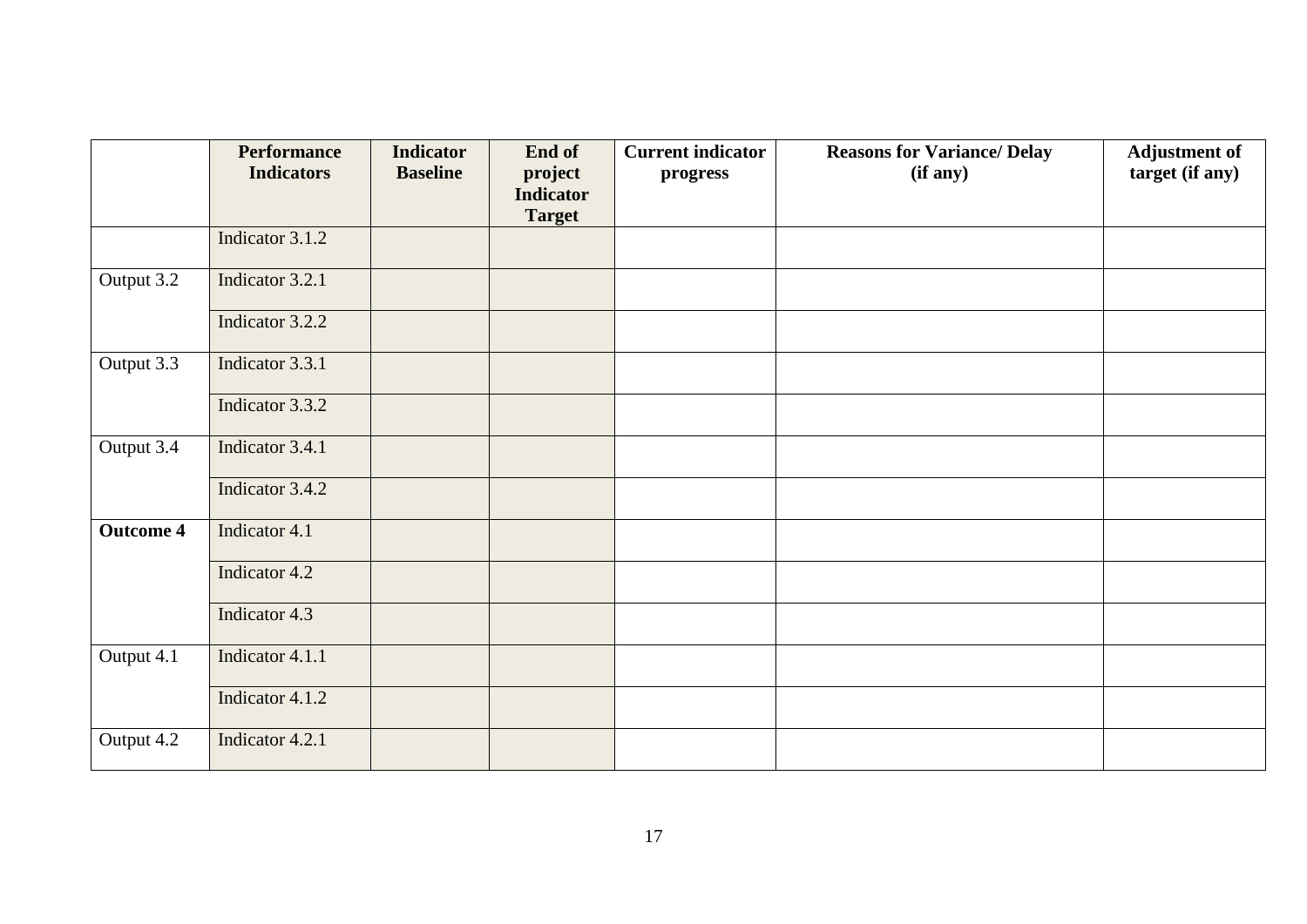|            | <b>Performance</b><br><b>Indicators</b> | <b>Indicator</b><br><b>Baseline</b> | End of<br>project<br><b>Indicator</b><br><b>Target</b> | <b>Current indicator</b><br>progress | <b>Reasons for Variance/ Delay</b><br>(if any) | <b>Adjustment of</b><br>target (if any) |
|------------|-----------------------------------------|-------------------------------------|--------------------------------------------------------|--------------------------------------|------------------------------------------------|-----------------------------------------|
|            | Indicator 4.2.2                         |                                     |                                                        |                                      |                                                |                                         |
| Output 4.3 | Indicator 4.3.1                         |                                     |                                                        |                                      |                                                |                                         |
|            | Indicator 4.3.2                         |                                     |                                                        |                                      |                                                |                                         |
| Output 4.4 | Indicator 4.4.1                         |                                     |                                                        |                                      |                                                |                                         |
|            | Indicator 4.4.2                         |                                     |                                                        |                                      |                                                |                                         |